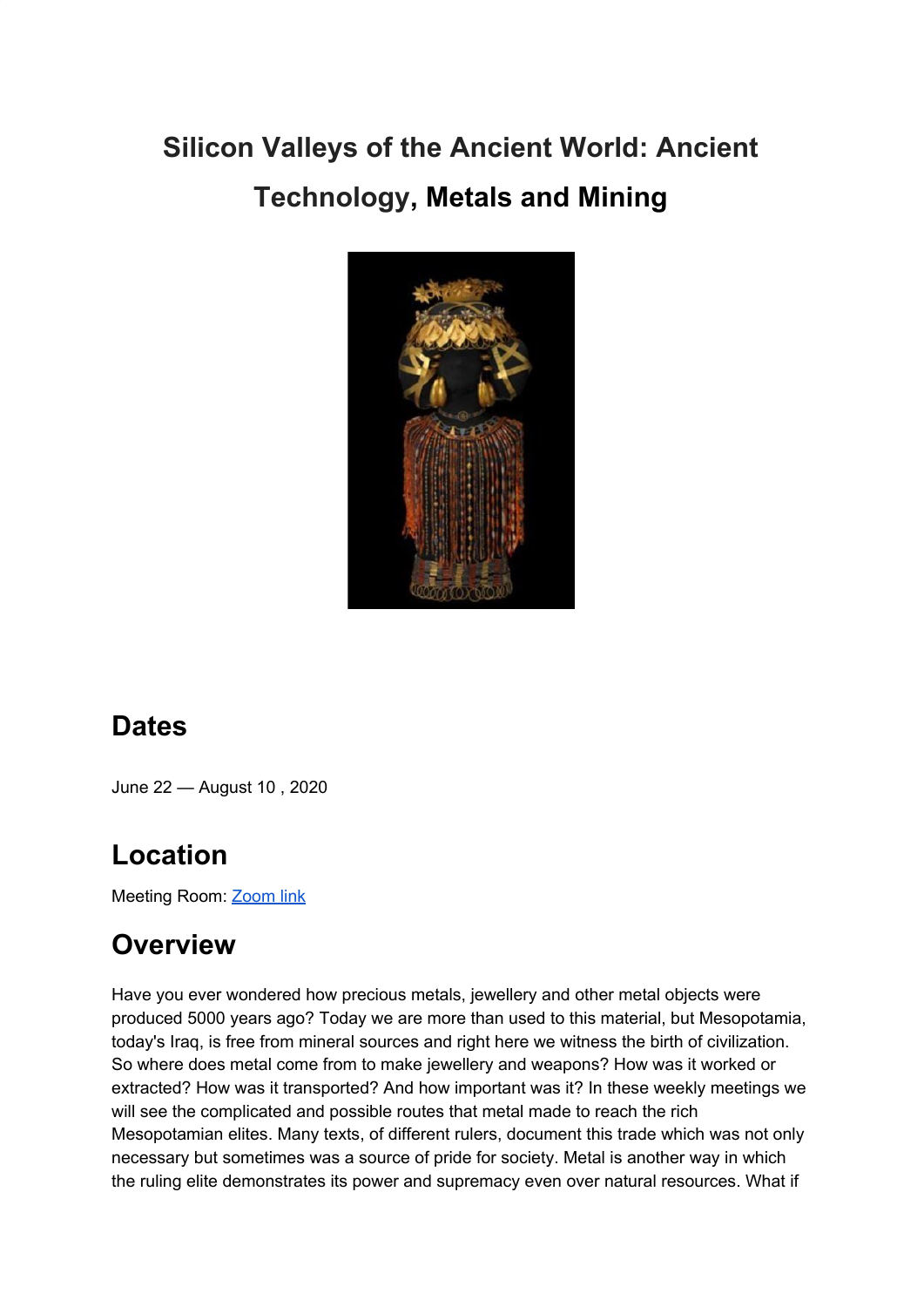even now it were so? What ideas can be associated with the use of metals yesterday and today?

# **Structure**

In each week's meeting, we will discuss the readings given in the previous week. The group is entirely discussion-based, so you are expected to do the reading and be prepared to discuss any aspect of it in the meeting (of course, things sometimes come up. Meetings are laid back and you are free to discuss as much or as little as you want).

The readings are organized roughly chronologically because this is the most straightforward way of planning the group, but we are not solely interested in developments over time. Most of the readings will concern many topics related to metal from production, to transport to the importance that this material had. For the period covered, a large number of textual sources have not been found, but the reconstruction of these aspects is widely documented by many archaeological finds and studies. On the final day, we will discuss our observations and analyze them together in light of what we have learned.

## **Schedule**

#### **Meeting 1 (June 22): Copper as bargaining chip.**

Central articles:

- COPPER AND COMPLEXITY: IRAN AND [MESOPOTAMIA](https://drive.google.com/file/d/1Xrz1hrN30jWZ8aCPuEhSVObzDV9Hz6zP/view?usp=sharing) IN THE FOURTH [MILLENNIUM](https://drive.google.com/file/d/1Xrz1hrN30jWZ8aCPuEhSVObzDV9Hz6zP/view?usp=sharing) B.C.
- [Enmerkar](https://drive.google.com/file/d/1DO6PEhIg0Xuurag3Cs8G1sx9Cfwz2bHY/view?usp=sharing) and the Lord of Aratta (full [text\)](http://etcsl.orinst.ox.ac.uk/section1/tr1823.htm)
- The beginning of copper [metallurgy](https://drive.google.com/file/d/1vK6X6Ln8hvJYm64IsBFU5pHOM79aq8s4/view?usp=sharing) in Oman

- How does copper extracted, processed and transported?
- By what mechanisms- social, economic, political- was copper acquired and processed for consumption?
- How were Oman and Iran (rich in mineral deposits) interpreted in literature?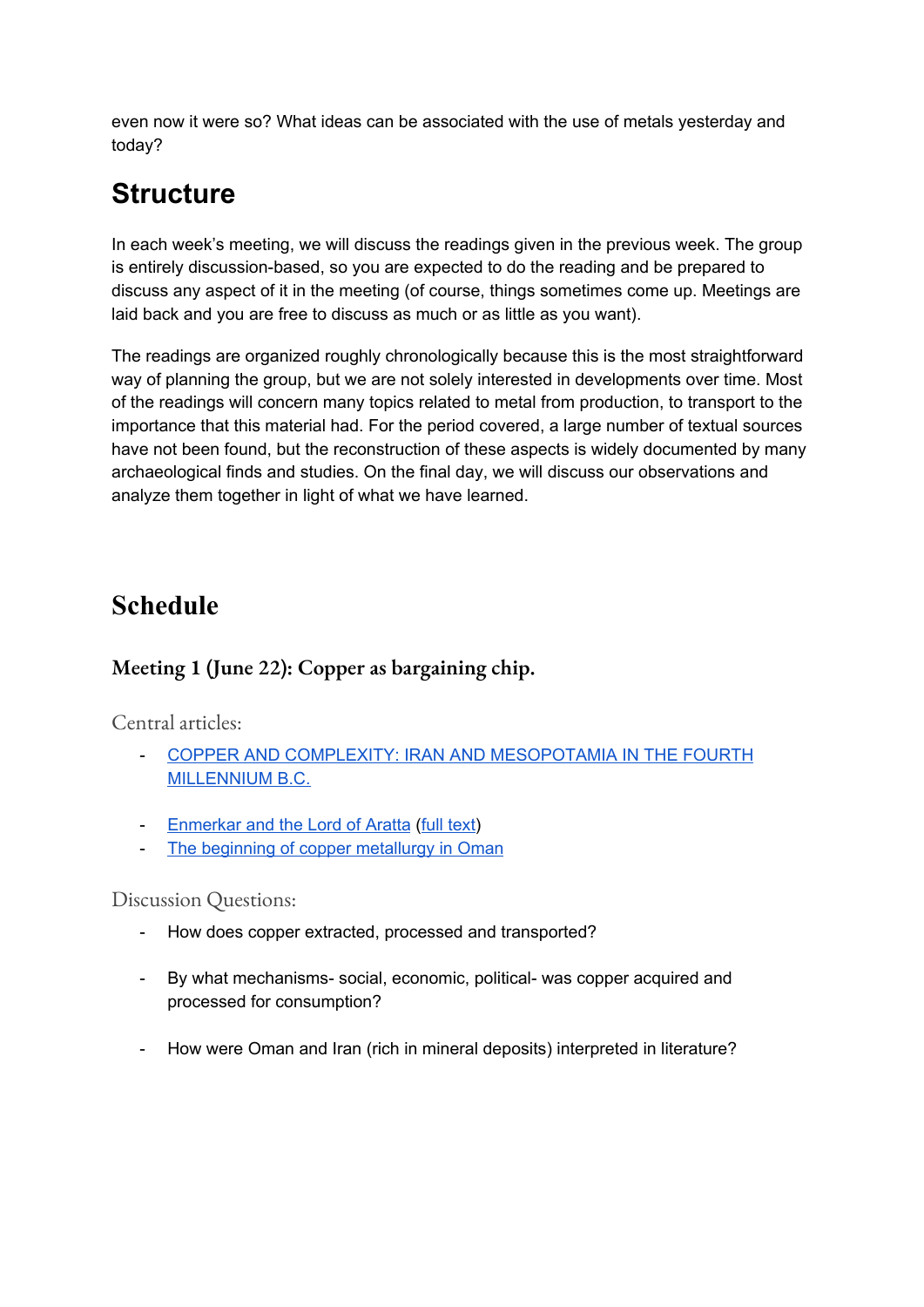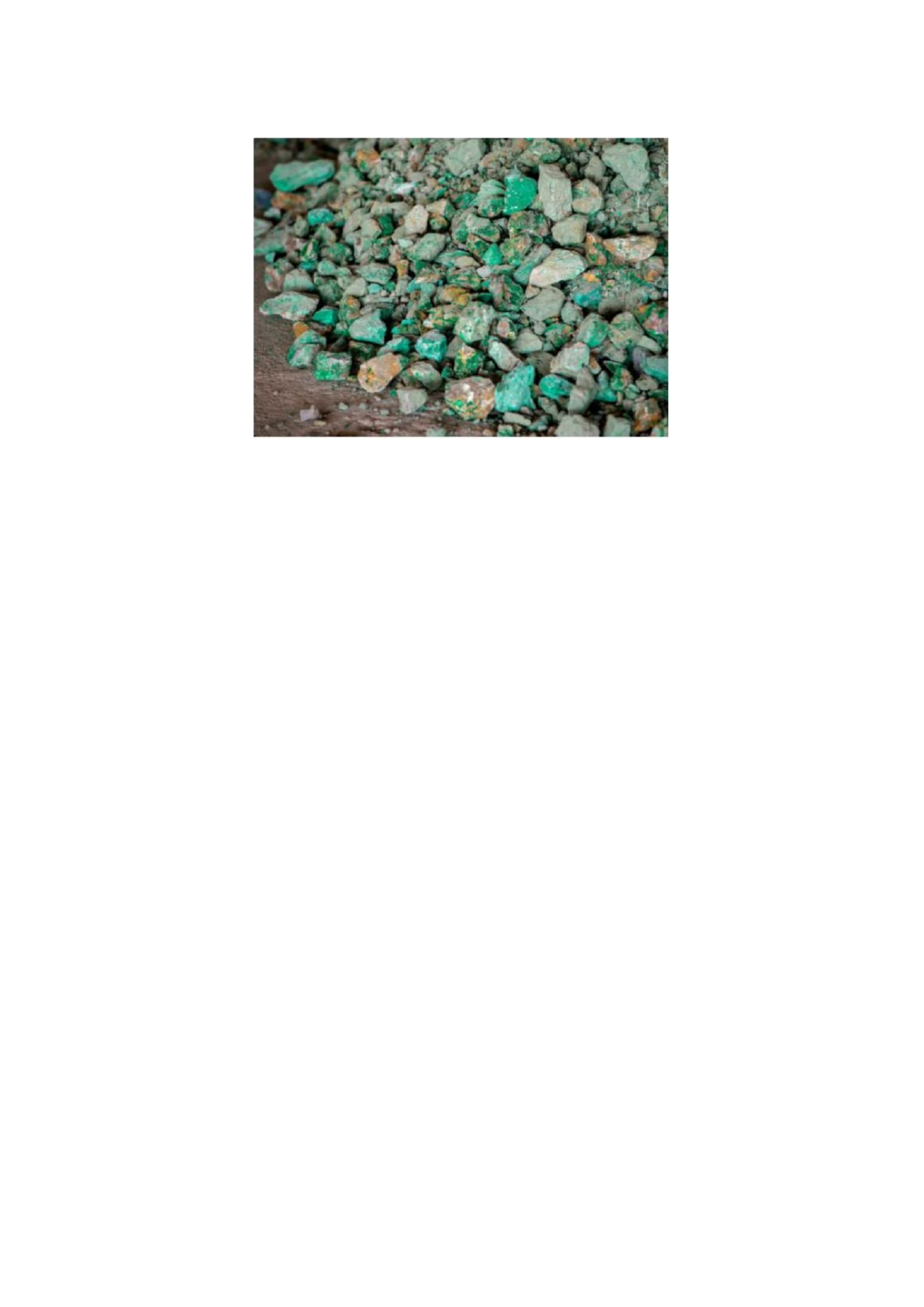### **Meeting 2 (June 29): Copper as bargaining chip (Iran and Oman).**

Central articles:

- The beginning of copper [metallurgy](https://drive.google.com/file/d/1vK6X6Ln8hvJYm64IsBFU5pHOM79aq8s4/view?usp=sharing) in Oman
- [https://www.youtube.com/results?search\\_query=lead+isotopes](https://www.youtube.com/results?search_query=lead+isotopes)
- [https://www.youtube.com/watch?v=phZeE7Att\\_s](https://www.youtube.com/watch?v=phZeE7Att_s)
- COPPER AND COMPLEXITY: IRAN AND [MESOPOTAMIA](https://drive.google.com/file/d/1Xrz1hrN30jWZ8aCPuEhSVObzDV9Hz6zP/view?usp=sharing) IN THE FOURTH [MILLENNIUM](https://drive.google.com/file/d/1Xrz1hrN30jWZ8aCPuEhSVObzDV9Hz6zP/view?usp=sharing) B.C.

- How was copper transport along the Khurasan road?
- How was copper processed in the fourth millennium BC?
- What is a operative chain?

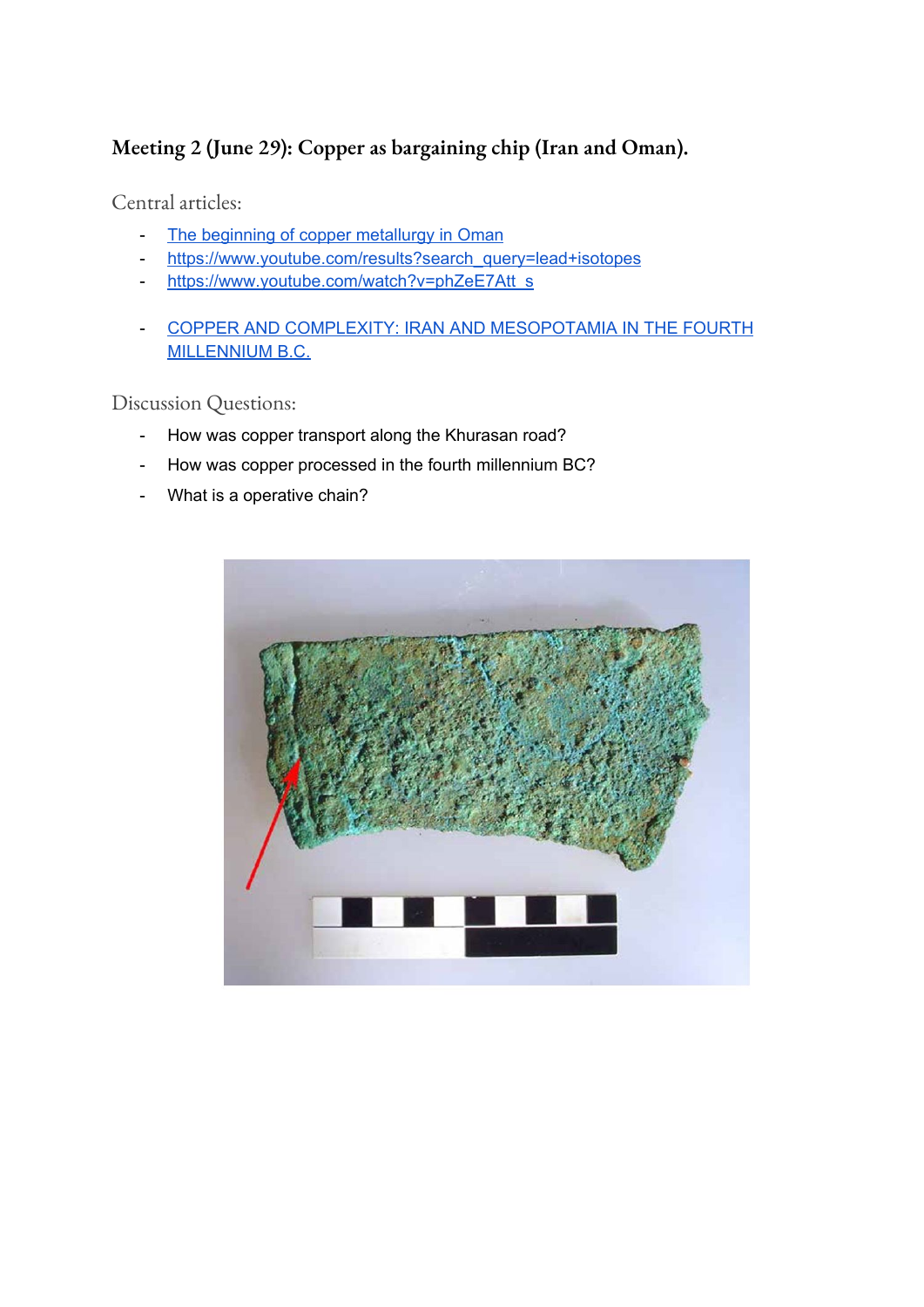### **Meeting 3 (6 July): Metals trade in Persian Gulf (Iran and Oman).**

Central articles:

- Metals trade in the [Persian](https://drive.google.com/file/d/1z8tFABeI3NcIe8binOi0QH6jVq1KRznL/view?usp=sharing) Gulf
- **[Aratta](https://drive.google.com/file/d/1DO6PEhIg0Xuurag3Cs8G1sx9Cfwz2bHY/view?usp=sharing)**
- Full text The Lord of [Aratta](https://drive.google.com/file/d/1DO6PEhIg0Xuurag3Cs8G1sx9Cfwz2bHY/view?usp=sharing)

- Which areas were involved in the metal trade?
- Was there a technological and cultural influence in the Gulf areas?

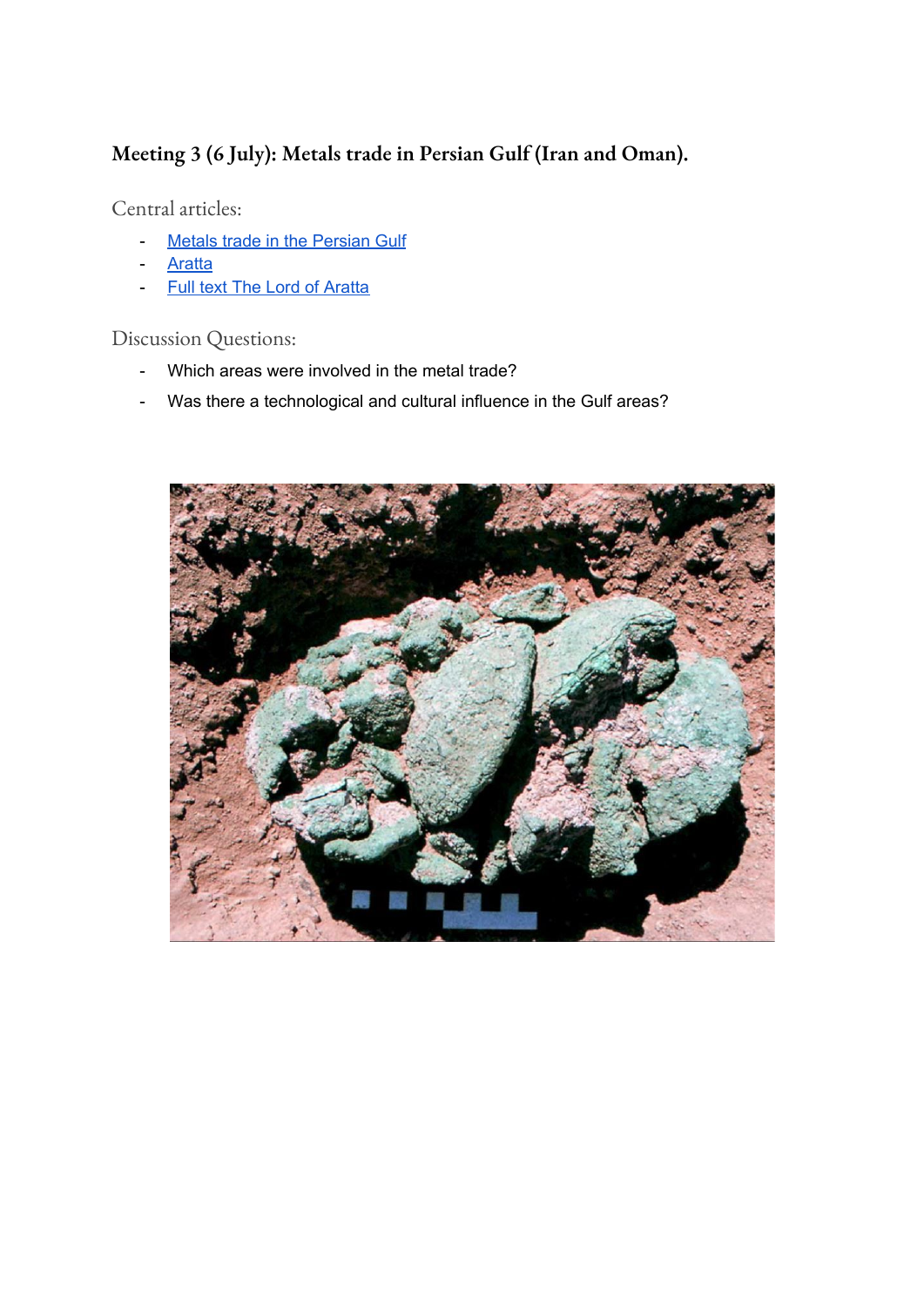### **Meeting 4 (13 July): Metalworking: Techniques, Procedures and Specialist Terminology.**

Central book:

- The book that I enclose is comprehensive of all the production techniques used in antiquity. I am enclosing it entirely out of your curiosity but the pages that will be examined refer to chapter 5. From page 225 to page 237 of the pdf.
- [Metalwork](https://drive.google.com/file/d/1xxbYOHsLRHP8ivedELP99l8U2Vkio2d2/view?usp=sharing) cap. 5

- What are the metal working techniques?
- what are the most precious metals? and how were they processed?

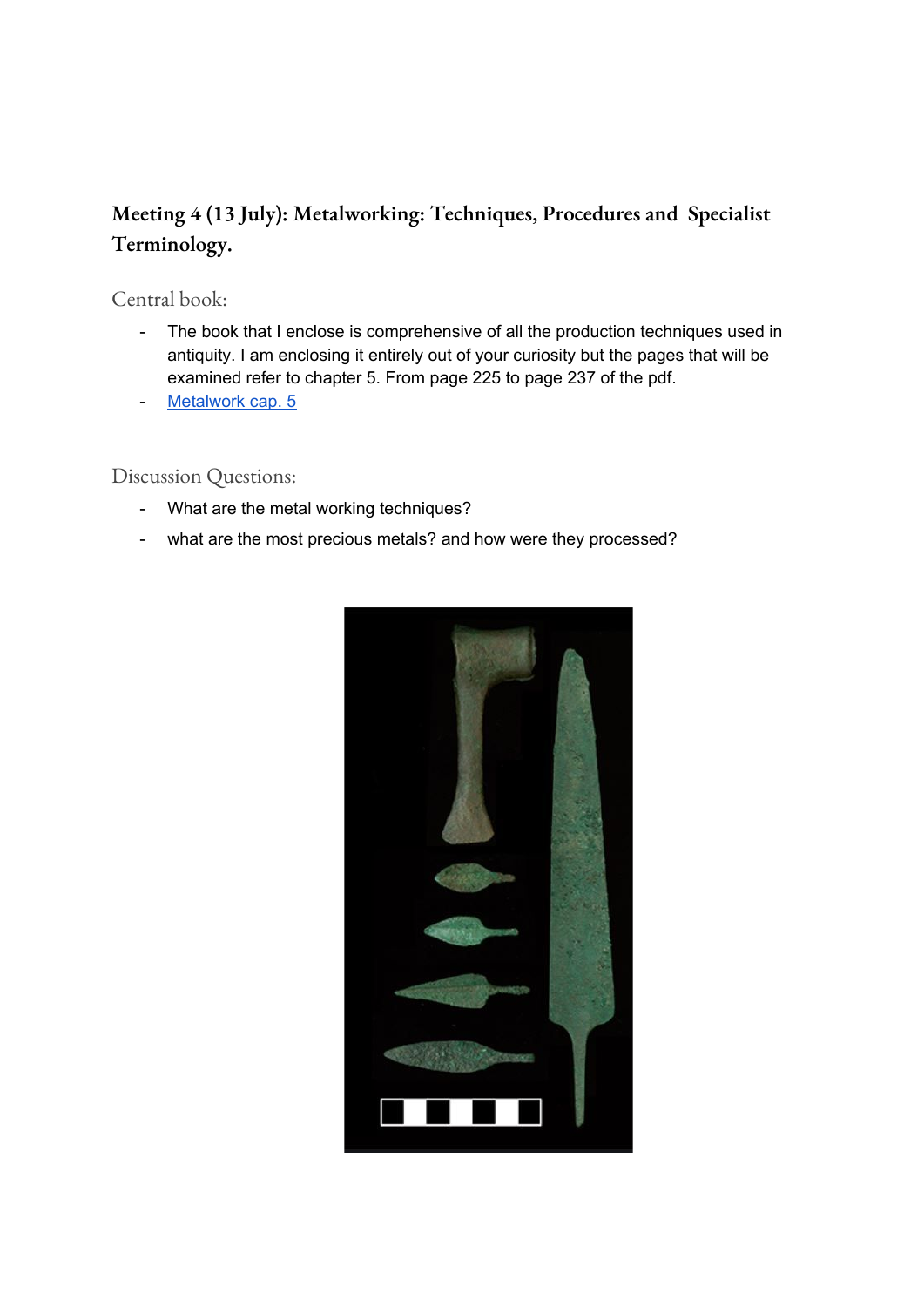#### **Meeting 5 (20 July): Metalworking: Manufacturing Processes**

### Central book:

- The book that I enclose is comprehensive of all the production techniques used in antiquity. I am enclosing it entirely out of your curiosity but the pages that will be examined refer to chapter 5. From page 225 to page 237 of the pdf.
- [Metalwork](https://drive.google.com/file/d/1xxbYOHsLRHP8ivedELP99l8U2Vkio2d2/view?usp=sharing) cap. 5

- What are the most used techniques for working gold and silver?
- Why is silver more important than gold?

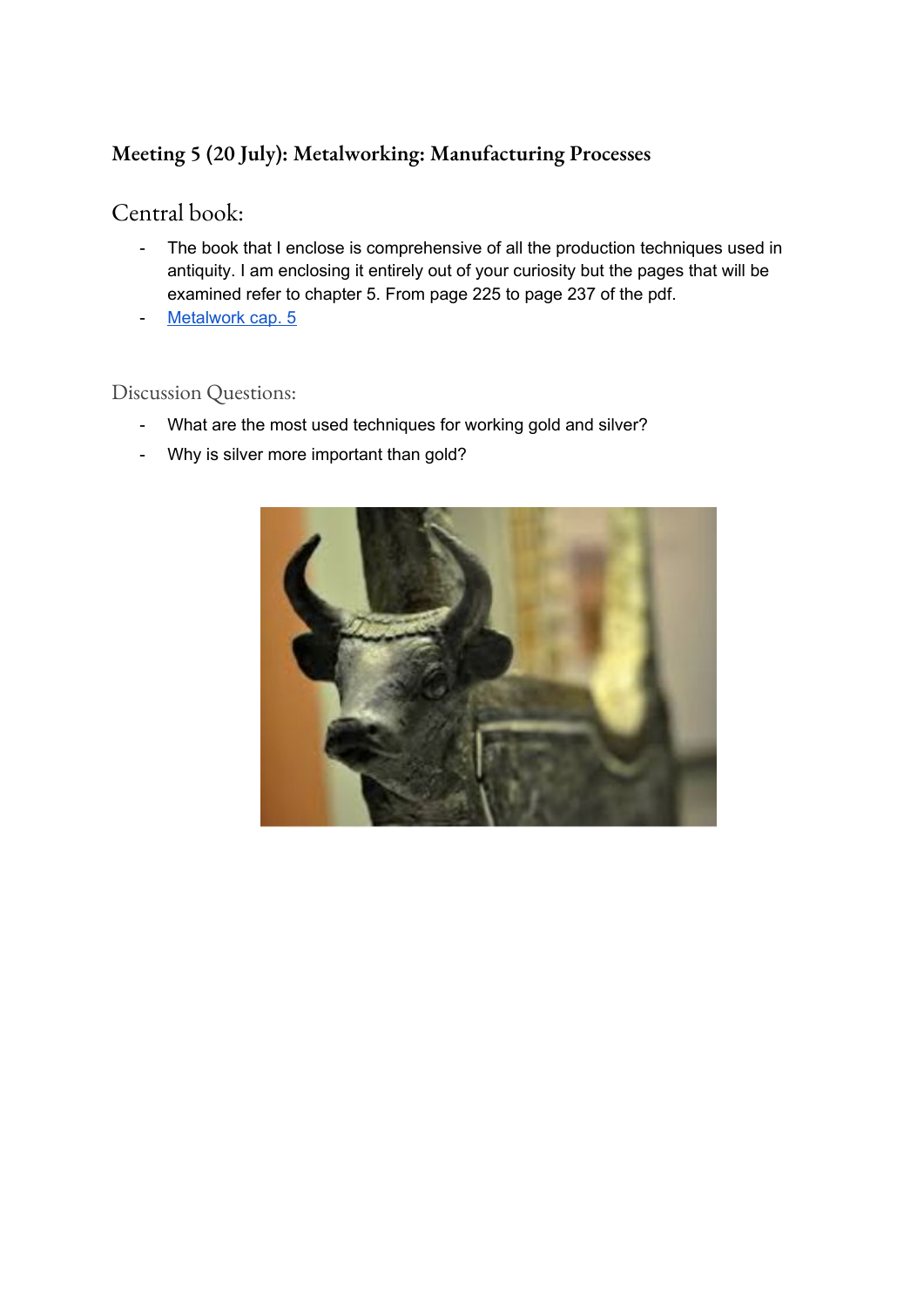#### **Meeting 6 (27 July): Metalworking: Silver and Base Metals**

### Central book:

- The book that I enclose is comprehensive of all the production techniques used in antiquity. I am enclosing it entirely out of your curiosity but the pages that will be examined refer to chapter 5. From page 225 to page 237 of the pdf.
- [Metalwork](https://drive.google.com/file/d/1xxbYOHsLRHP8ivedELP99l8U2Vkio2d2/view?usp=sharing) cap. 5, for this Meeting pp. 234- 249.

- What are the most used techniques for working silver?
- What are the Base Metals?

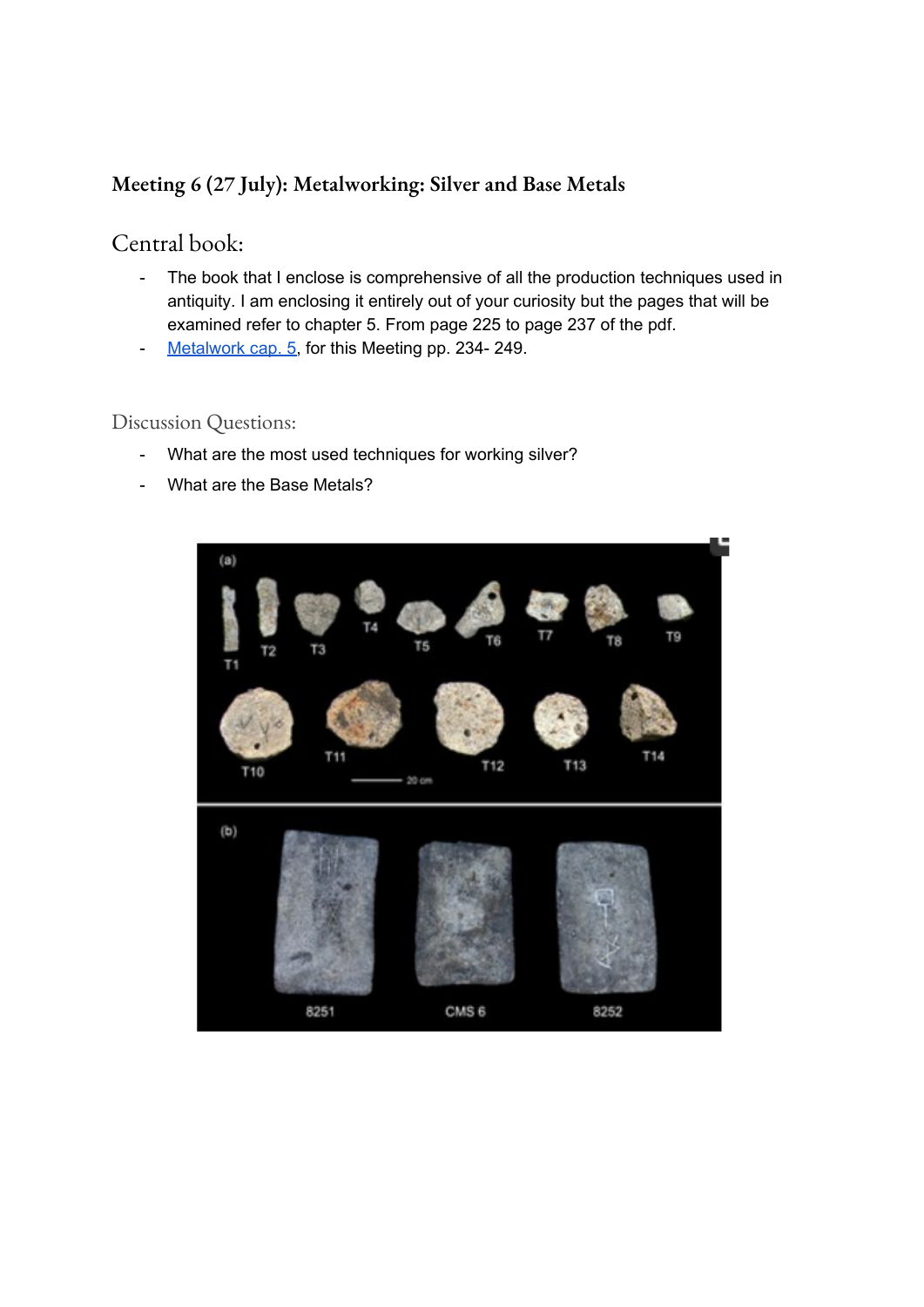### **Meeting 7 (3 August): Metalworking: Copper and Base Metals**

#### Central book:

- The book that I enclose is comprehensive of all the production techniques used in antiquity. I am enclosing it entirely out of your curiosity but the pages that will be examined refer to chapter 5. From page 225 to page 237 of the pdf.
- [Metalwork](https://drive.google.com/file/d/1xxbYOHsLRHP8ivedELP99l8U2Vkio2d2/view?usp=sharing) cap. 5, for this Meeting pp. 246-260.

- What were the most used metal alloys?
- Is it possible to reconstruct the role of metal workers?